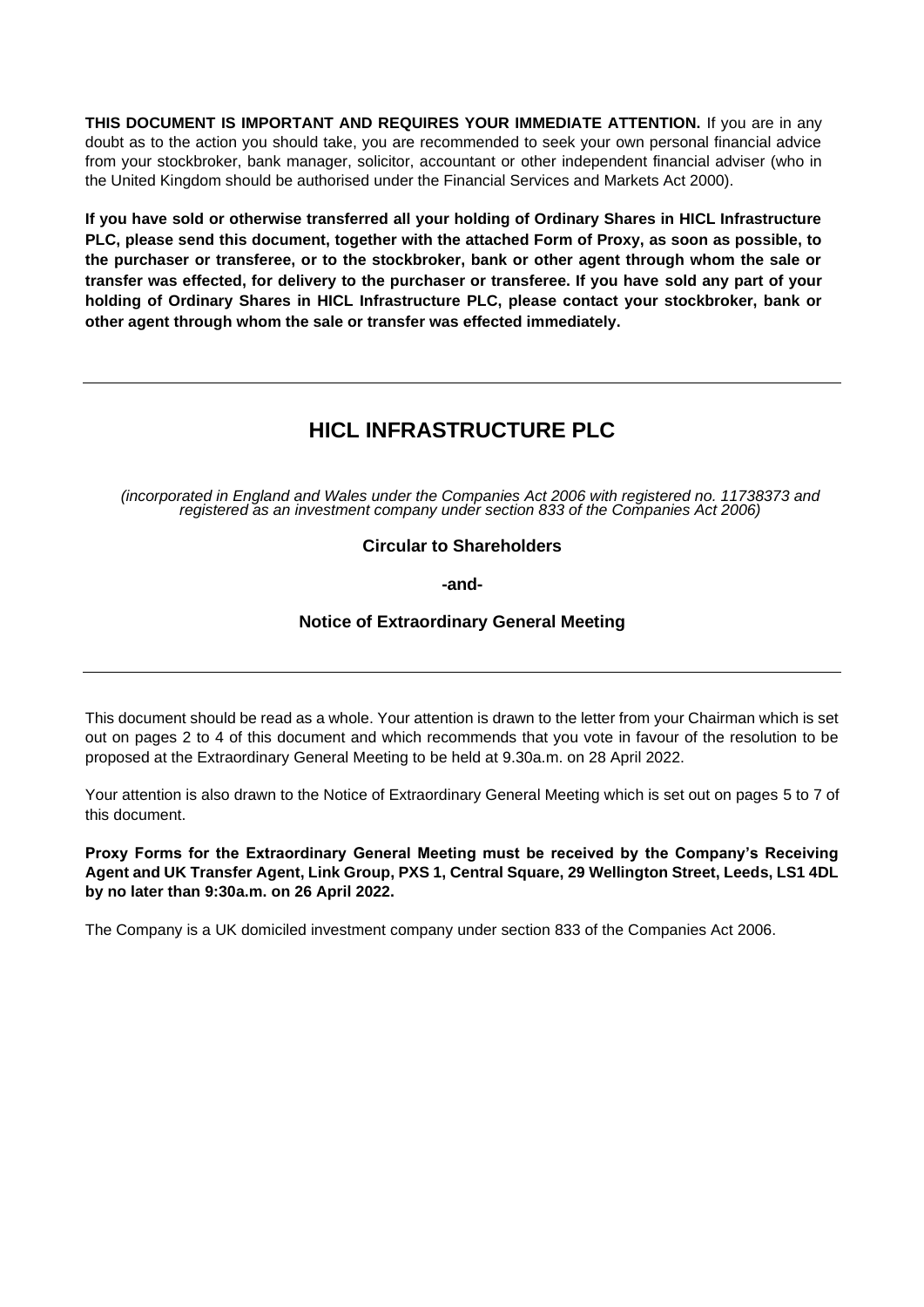## **HICL INFRASTRUCTURE PLC**

*(incorporated in England and Wales under the Companies Act 2006 with registered no. 11738373 and registered as an investment company under section 833 of the Companies Act 2006)*

Susanna Frances Davies Sally-Ann Farnon Simon Holden Frank Nelson Kenneth Reid

*Directors Registered Office:* Ian Russell (*Chairman*) **Level 7, One Bartholomew Close Level 7**, One Bartholomew Close Rita Akushie Barts Square London, EC1A 7BL

31 March 2022

To holders of Ordinary Shares in HICL Infrastructure PLC ("**HICL**" or the "**Company**") ("**Shareholders**")

Dear Shareholder,

## **CIRCULAR TO SHAREHOLDERS AND NOTICE OF EXTRAORDINARY GENERAL MEETING**

## **INTRODUCTION**

I am writing to you with details of a proposed disposal of the Company's investment in the Queen Alexandra Hospital PFI Project ("**QAH**", or the "**Investment**") to InfraRed European Infrastructure Income Fund 4 (**"EIIF4"**, or the "**Purchaser**") (the "**Disposal**").

The Board is seeking the approval of Shareholders for the proposed Disposal, as the Purchaser is a fund managed by InfraRed Capital Partners Limited ("**InfraRed**", or the "**Investment Manager**"), the Company's investment manager. The Disposal is not a related party transaction for the purposes of the Listing Rules, however the Board is asking Shareholders to approve the Disposal as a matter of good corporate governance.

The Board is convening an extraordinary general meeting (the "**EGM**") at 9.30a.m. on 28 April 2022, in order to put an ordinary resolution approving the Disposal to Shareholders (the "**Resolution**"). The purpose of this Circular is to explain to Shareholders the background to, and reasons for, the Disposal. Notice of the EGM and the Form of Proxy are set out at the end of this Circular.

## **THE DISPOSAL**

## **Introduction**

Following a competitive auction process, which saw several bids for the Investment from a range of buyers who were unconnected to the Investment Manager, the Board is pleased to announce that HICL has conditionally agreed to dispose of its 100% interest in QAH to EIIF 4. This disposal is in line with the Company's stated strategy to deliver shareholder value and optimise portfolio composition through periodic disposals. The transaction is accretive to key portfolio metrics.

Proceeds to HICL will be c. £108m, with profits from the sale representing a 1.5 pence per share increase on NAV relative to HICL's valuation at 30 September 2021. Proceeds from the disposal will be redeployed into HICL's advanced pipeline, as well as used to pay down the Company's revolving credit facility.

HICL invested in QAH in 2010. QAH is a flagship, acute public hospital with over 7,200 staff and 1,200 beds, that serves over 675,000 residents across Portsmouth and south-east Hampshire. QAH was built and then managed by Carillion plc. Following the liquidation of Carillion plc in 2018, HICL, via the Investment Manager, assumed responsibility for the construction and facility management risk associated with the project. Between 2018 and 2021, InfraRed transitioned QAH to a new facilities management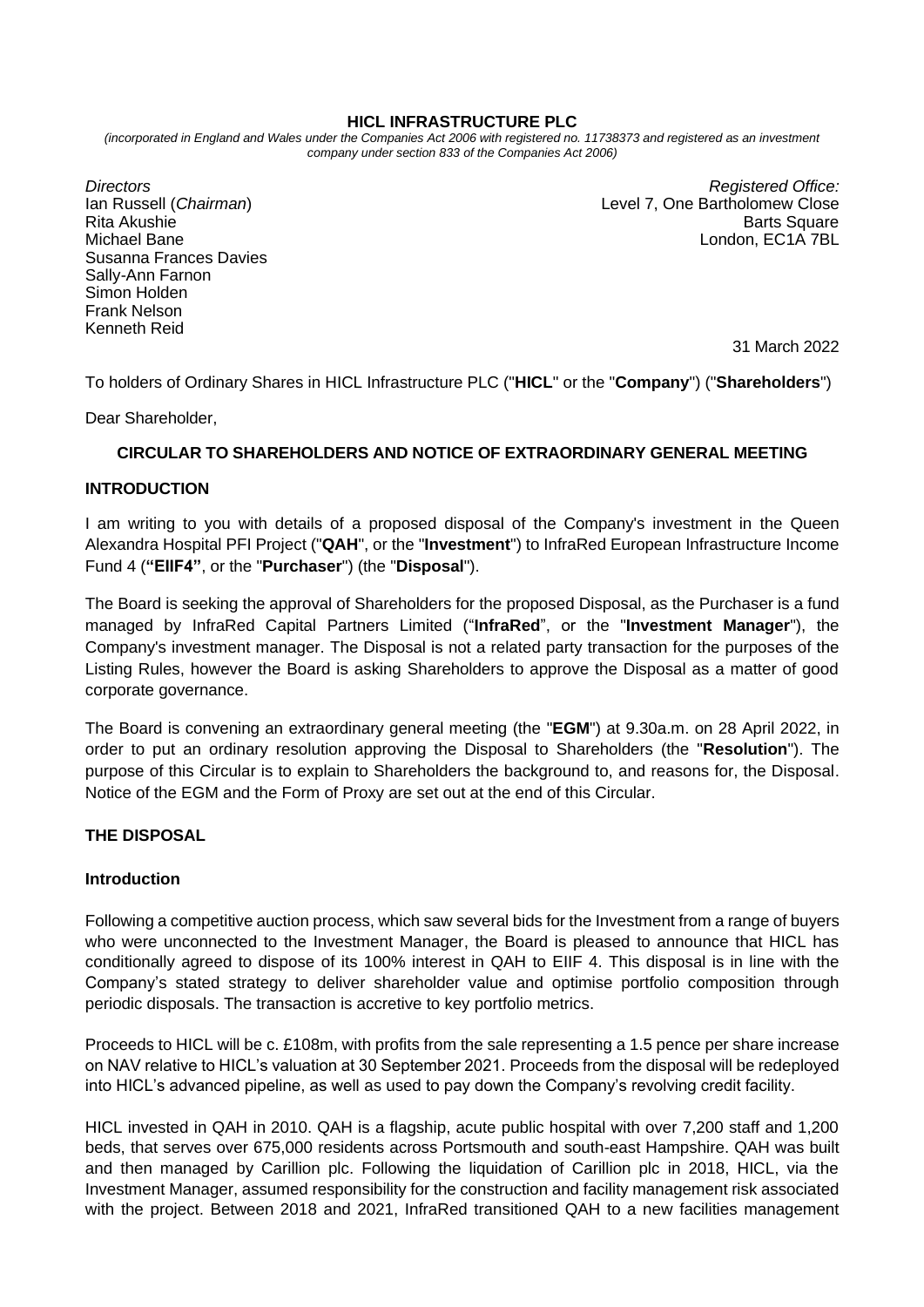provider, EQUANS, and finalised the resolution of all the outstanding contractual obligations with the client, the project's lenders and EQUANS. By working collaboratively with all the key project stakeholders, the Investment Manager was able to successfully stabilise the project. InfraRed's active asset management strategy for QAH over the last four years is a key contributor to the uplift in NAV per share recognised on disposal.

In addition to running a competitive auction with third party bidders, the Company and its Investment Manager implemented certain "Rules of Engagement" to manage the potential conflicts of interest. These are further detailed below.

## **Principal Terms of the Disposal**

Under the terms of a sale and purchase agreement dated 30 March 2022, (the "**SPA**"), the Company has agreed to sell the Company's entire interest in the Investment, for an aggregate consideration of c. £108m. Completion of the SPA is conditional on approval of the Resolution at the EGM. Assuming that the Resolution is passed at the EGM, completion of the Disposal is expected to occur in May 2022.

The Disposal is on terms that the Company has been advised are market standard.

## **Rules of Engagement**

To manage conflicts of interest, the Company and its Investment Manager implemented the "Rules of Engagement", as detailed in the Company's 2019 Prospectus. These detailed procedures have been established to manage transactions between the Company, the Investment Manager and funds managed by the Investment Manager. The Board has ensured that these procedures have been adopted in connection with the proposed disposal. In particular:

The Investment Manager established a "buyside" committee (acting for the Purchaser) and a "sellside" committee (acting for the Company) to consider the terms of the Disposal and information barriers were put in place between each committee.

The "sellside" committee, which included an independent non-executive Director of the Company, oversaw the auction process and determined that the Purchaser had the most competitive bid. The Company has the benefit of the existing independent valuation of the Investment as at 30 September 2021, and the agreed consideration is in excess of that.

The Board has had the opportunity to ask questions of the "sellside" committee and to review the proposed terms of the Disposal prior to the terms of the Disposal being agreed, to ensure that it is satisfied that they have been negotiated on an arm's length basis. Furthermore, the Board is comfortable that the price negotiated for the Disposal is in line with market pricing for a stable flagship acute hospital more generally.

## **Action to be taken**

You will find enclosed a Form of Proxy. You are invited to complete and return the Form of Proxy as soon as possible in accordance with the written instructions. The Form of Proxy should be lodged with the Company's Receiving Agent and UK Transfer Agent, Link Group, PXS 1, Central Square, 29 Wellington Street, Leeds, LS1 4DL, so as to be received not later than 9:30a.m. (UK Time) on 26 April 2022. Shareholders may appoint more than one proxy provided that each proxy is appointed to exercise rights attaching to different Ordinary Shares. Any proxy need not be a member of the Company. Shareholders are strongly encouraged to appoint the Chairman of the Meeting as their proxy.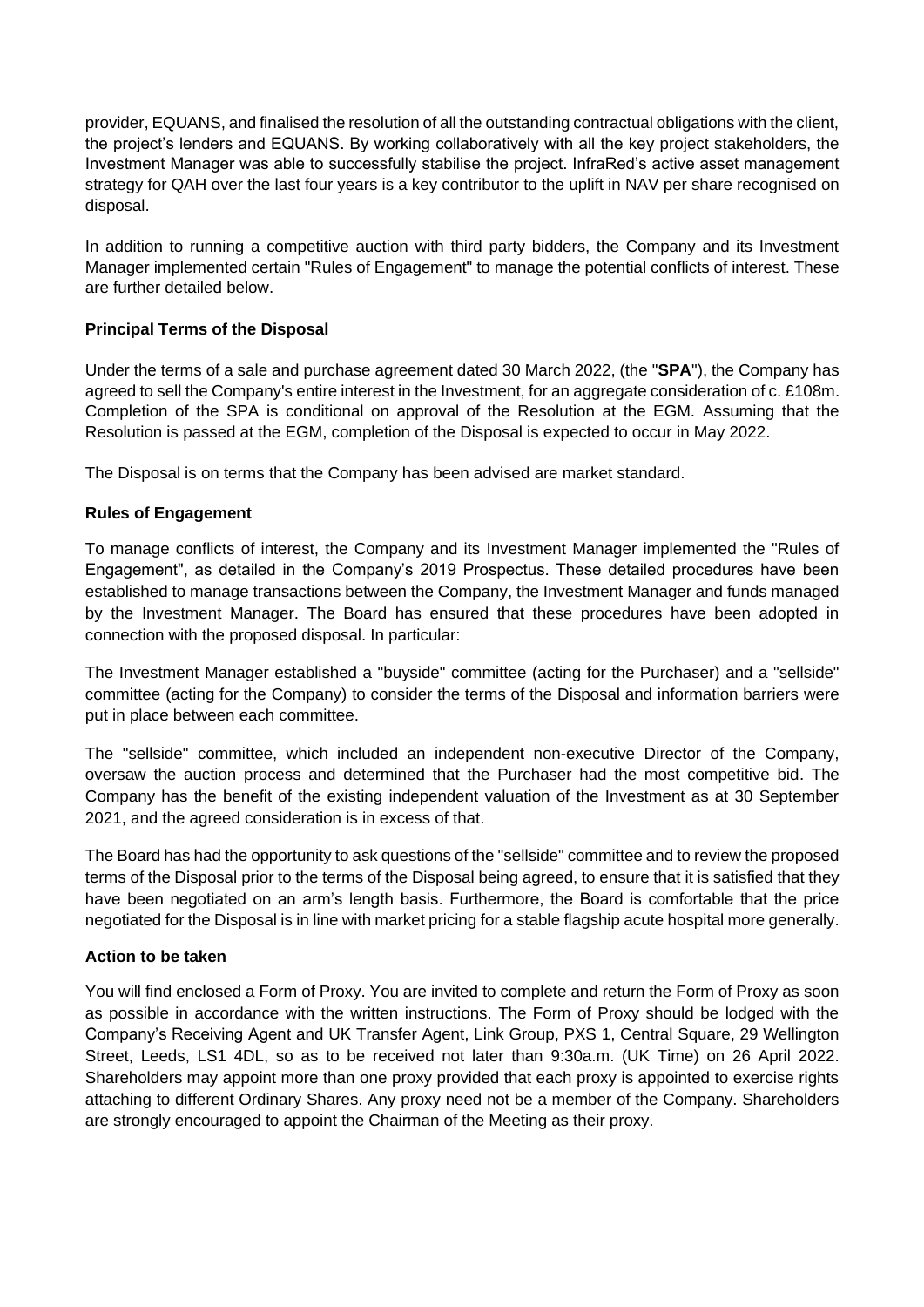## **Recommendation**

The Board believes that the Disposal of the Investment is in the best interests of the Company and Shareholders as a whole and unanimously recommends that Shareholders vote in favour of the Resolution, as all of the Directors intend to do in respect of their own beneficial holdings of Ordinary Shares which amount in aggregate to 506,688 Ordinary Shares (representing approximately 0.3 per cent. of the existing issued ordinary share capital of the Company).

Yours faithfully,

Ian Russell CBE *Chairman*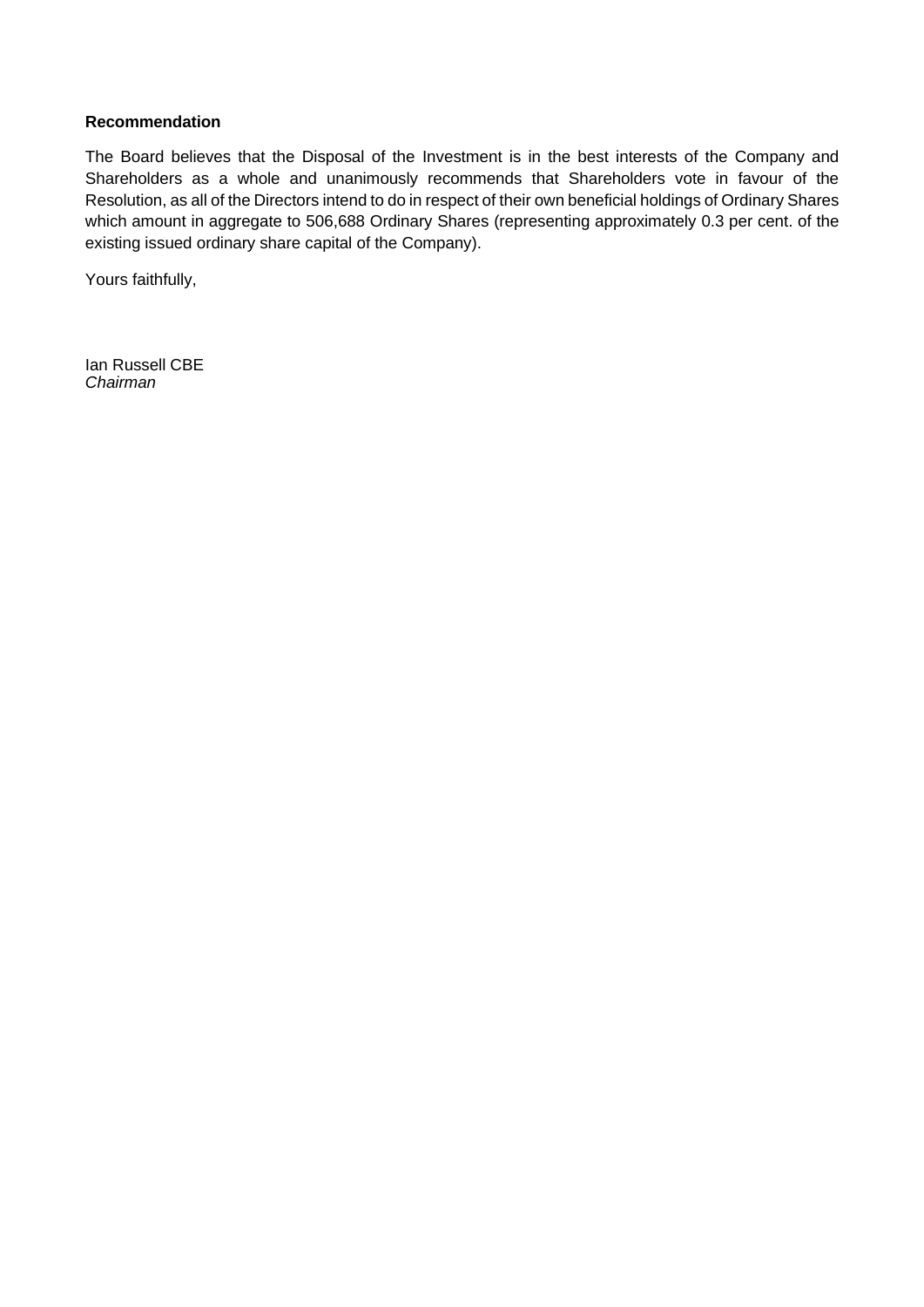## **NOTICE OF EXTRAORDINARY GENERAL MEETING**

#### **HICL INFRASTRUCTURE PLC**

*(incorporated in England and Wales under the Companies Act 2006 with registered no. 11738373 and registered as an investment company under section 833 of the Companies Act 2006)*

**NOTICE IS HEREBY GIVEN** that an EXTRAORDINARY GENERAL MEETING (the "**EGM**") of HICL Infrastructure PLC (the "**Company**") will be held at Atlantic House, Holborn Viaduct, London EC1A 2FG at 9.30a.m. on 28 April 2022. Defined terms in this notice will have the meaning given to them in the circular published on 31 March 2022 (the "**Circular**"). This EGM is being convened for the purpose of considering and, if thought fit, passing the following Resolution, which will be proposed as an ordinary resolution:

#### **ORDINARY RESOLUTION**

THAT, the proposed Disposal by the Company of the Queen Alexandra Hospital PFI Project on such terms as may be agreed by the Company and InfraRed European Infrastructure Income Fund 4, subject to all other actions necessary to effect the Disposal, be and is hereby approved.

By order of the board

31 March 2022

*Registered Office*

Level 7, One Bartholomew Close Barts Square London, EC1A 7BL

#### **Notes Proxy Appointment and Voting**

- 1. A member of the Company who is entitled to attend, speak and vote at the EGM is entitled to appoint one or more proxies to attend and, on a poll, to vote in his or her place. A proxy does not need to be a member of the Company but must attend the meeting to represent you.
- 2. More than one proxy may be appointed provided each proxy is appointed to exercise the rights attached to different shares. A member who wishes to appoint more than one proxy may obtain additional Forms of Proxy from Link Group and must indicate clearly on each proxy form the number of shares it is instructing that proxy in respect of.
- 3. Shareholders are strongly encouraged to appoint the Chairman of the Meeting as their proxy. Details of how to appoint the Chairman of the meeting or another person as your proxy using the proxy form are set out in the notes to the proxy form. If you wish your proxy to speak on your behalf at the meeting, you will need to appoint your own choice of proxy (not the Chairman) and give your instructions directly to them.
- 4. The Form of Proxy (which follows immediately after this Notice) should be completed in accordance with the instructions. To be valid, the Form of Proxy (together with the power of attorney or other authority (if any) under which it is signed or a notarially certified copy of such authority) must be deposited with the Company's Receiving Agent and UK Transfer Agent, Link Group, PXS 1, Central Square, 29 Wellington Street, Leeds, LS1 4DL no later than **9:30a.m. on 26 April 2022** and at any adjournment thereof at which the person named in the instrument proposes to vote. Shareholders can also vote by registering on the Signal Shares portal at [www.signalshares.com.](http://www.signalshares.com/) This allows shareholders to manage their shareholding including: casting a vote; changing dividend payment instructions; updating address details; and selecting communication preferences.
- 5. To change your proxy instructions simply submit a new proxy form using the methods set out above and in the notes to the proxy form. Note that the cut-off date and time for receipt of a proxy form (see above) also apply in relation to amended instructions; any amended proxy form received after the relevant cut-off date and time will be disregarded. If you submit more than one valid proxy form, the form received last before the latest time for the receipt of proxies will take precedence.
- 6. In order to revoke a proxy instruction, you will need to inform the Company by sending a signed hard copy notice clearly stating your intention to revoke your proxy appointment to Company's Receiving Agent and UK Transfer Agent. In the case of a member which is an individual the revocation notice must be under the hand of the appointer or of his attorney duly authorised in writing or in the case of a member which is a company, the revocation notice must be executed under its common seal or under the hand of an officer of the company or an attorney duly authorised. Any power of attorney or any other authority under which the revocation notice is signed (or a notarially certified copy of such power or authority) must be included with the revocation notice.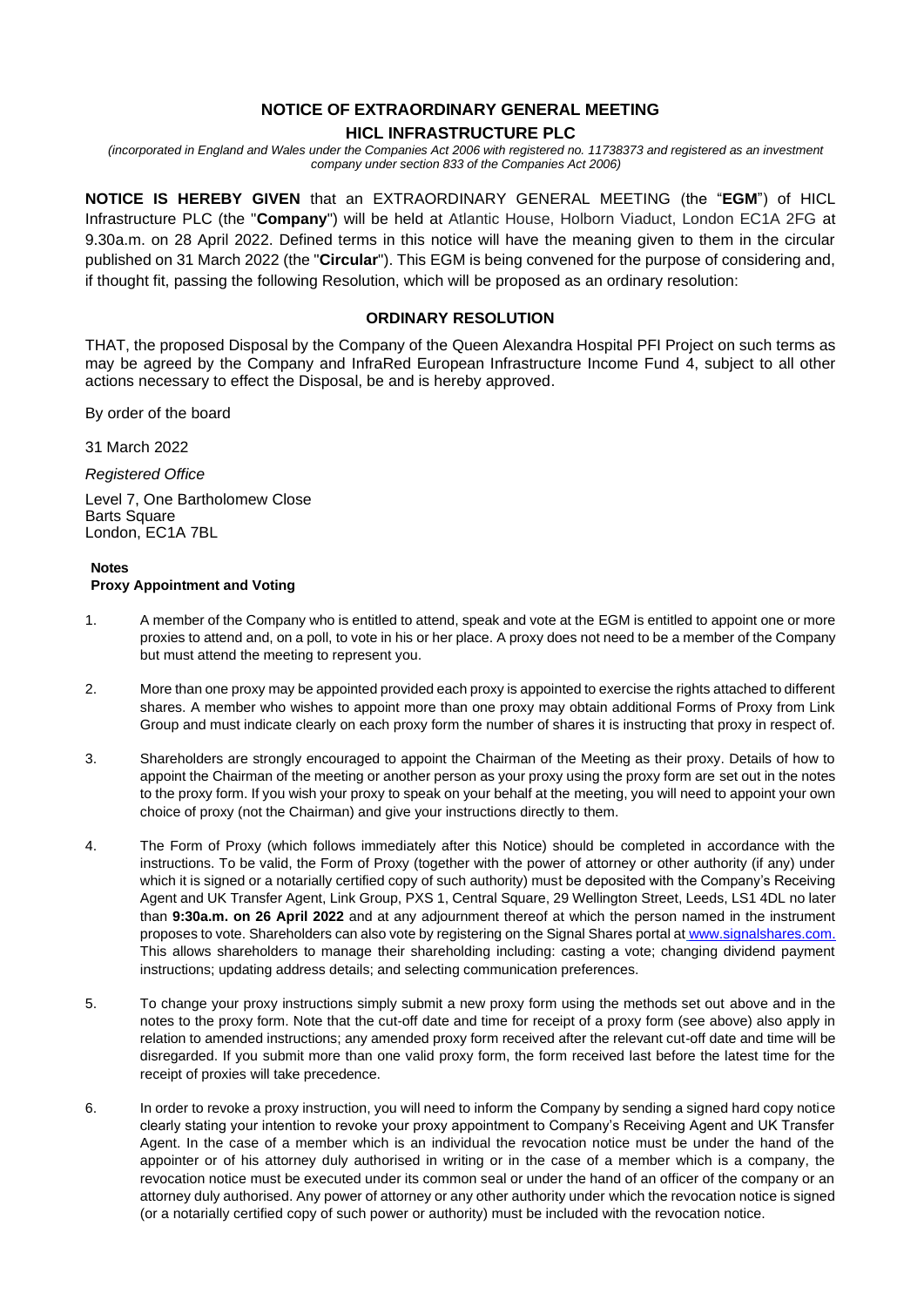- 7. The revocation notice must be received by **9:30a.m. on 26 April 2022**. If you attempt to revoke your proxy appointment but the revocation is received after the time specified then, subject to the paragraph directly below, your proxy appointment will remain valid.
- 8. Appointment of a proxy does not preclude you from attending the meeting and voting in person (though shareholders are strongly encouraged to appoint the Chairman of the Meeting as their proxy and provide voting instructions in advance of the EGM). If you have appointed a proxy and attend the meeting in person, your proxy appointment will automatically be terminated.
- 9. If you are an institutional investor, you may be able to appoint a proxy electronically via the Proxymity platform, a process which has been agreed by the Company and approved by the Registrar. For further information regarding Proxymity, please go to [www.proxymity.io.](http://www.proxymity.io/) Your proxy must be lodged no later than 48 hours before the time of the EGM (9:30a.m. on 26 April 2022), in order to be considered valid. Before you can appoint a proxy via this process you will need to have agreed to Proxymity's associated terms and conditions. It is important that you read these carefully as you will be bound by them, and they will govern the electronic appointment of your proxy.

Proxymity will then contract with your underlying institutional account holder directly to accept their vote instructions through the platform.

#### **Proxies for CREST Members**

- 10. CREST members who wish to appoint a proxy or proxies by utilising the CREST electronic proxy appointment service may do so for the EGM to be held on 28 April 2022 and any adjournment(s) thereof by utilising the procedures described in the CREST Manual. CREST Personal Members or other CREST sponsored members, and those CREST members who have appointed a voting service provider(s), should refer to their CREST sponsor or voting service provider(s), who will be able to take the appropriate action on their behalf.
- 11. In order for a proxy appointment made by means of CREST to be valid, the appropriate CREST message (a "CREST Proxy Instruction") must be properly authenticated in accordance with Euroclear's specifications and must contain the information required for such instructions, as described in the CREST Manual. The message must be transmitted so as to be received by the issuer's agent (RA10) by the latest time(s) for receipt of proxy appointments specified in the notice of meeting. For this purpose, the time of receipt will be taken to be the time (as determined by the timestamp applied to the message by the CREST Applications Host) from which the issuer's agent is able to retrieve the message by enquiry to CREST in the manner prescribed by CREST.
- 12. CREST members and, where applicable, their CREST sponsors or voting service providers should note that Euroclear does not make available special procedures in CREST for any particular messages. Normal system timings and limitations will therefore apply in relation to the input of CREST Proxy Instructions. It is the responsibility of the CREST member concerned to take (or, if the CREST member is a CREST personal member or sponsored member or has appointed a voting service provider(s), to procure that his CREST sponsor or voting service provider(s) take(s)) such action as shall be necessary to ensure that a message is transmitted by means of the CREST system by any particular time. In this connection, CREST members and, where applicable, their CREST sponsors or voting service providers are referred, in particular, to those sections of the CREST Manual concerning practical limitations of the CREST system and timings.

#### **Joint Shareholders**

13. In the case of joint holders of a share the vote of the senior who tenders a vote by proxy shall be accepted to the exclusion of the votes of the other joint holders, and for this purpose seniority shall be determined by the order in which the names appear in the register of members in respect of the share.

#### **Nominated Persons**

14. The right to appoint a proxy does not apply to persons whose shares are held on their behalf by another person and who have been nominated to receive communications from the Company in accordance with section 146 of the Companies Act 2006 ("**Nominated Persons**"). Nominated Persons may have a right under an agreement with the member who holds the shares on their behalf to be appointed (or to have someone else appointed) as a proxy. Alternatively, if Nominated Persons do not have such a right or do not wish to exercise it, they may have a right under such an agreement to give instructions to the person holding the shares as to the exercise of voting rights.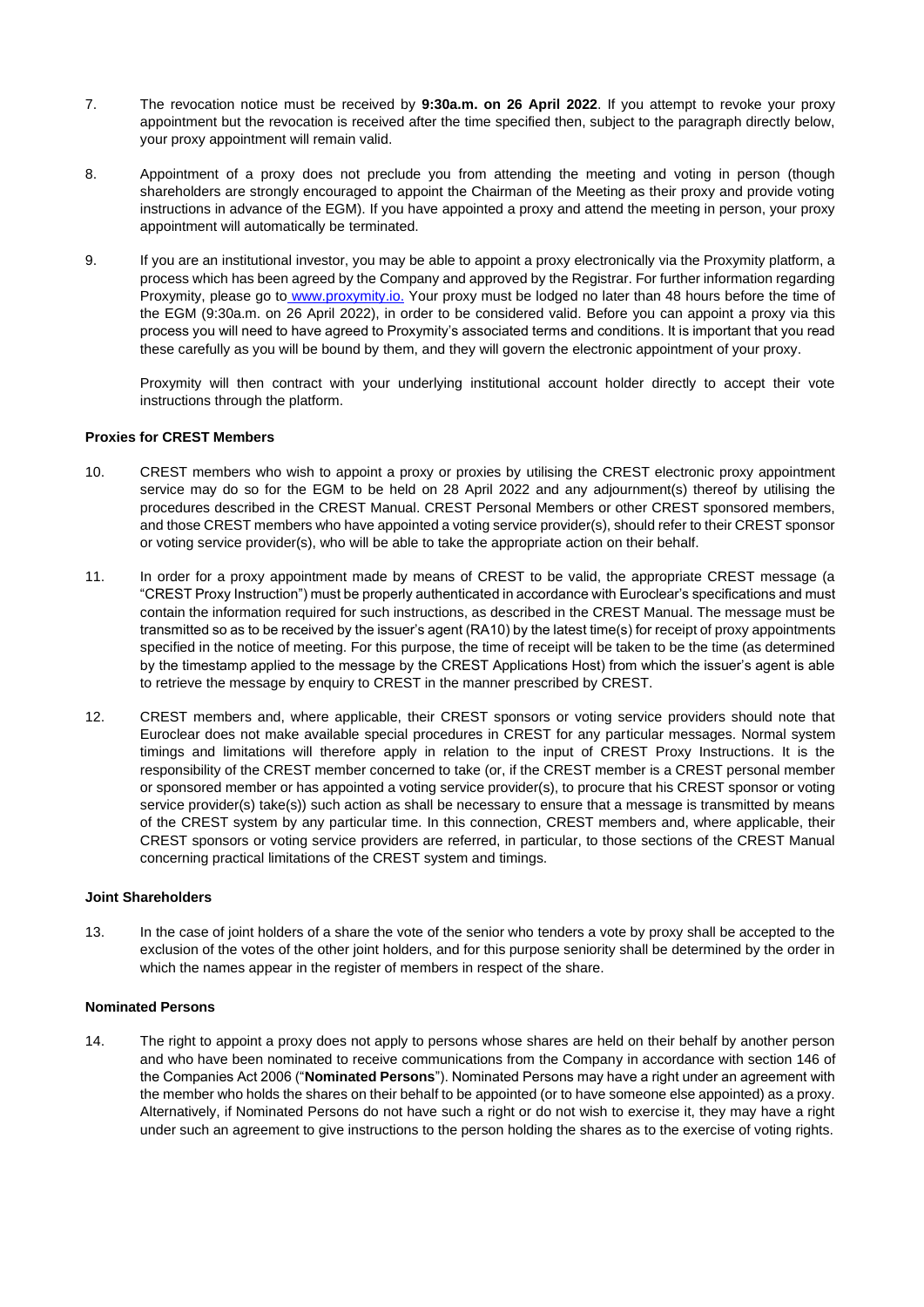#### **Information about shares and voting**

15. Holders of Ordinary Shares are entitled to vote at general meetings of the Company. The total number of issued Ordinary Shares in the Company on 28 March 2022, which is the latest practicable date before the publication of this Notice is 1,936,813,501 Ordinary Shares. Each Ordinary Share carries the right to one vote at the EGM and therefore the total number of voting rights in the Company at this date was 1,936,813,501.

#### **Entitlement to attend and vote**

16. Only those shareholders registered in the Company's register of members at close of business on 26 April 2022 or, if this meeting is adjourned, at close of business on the day two days prior to the re-scheduled meeting, shall be entitled to vote at the meeting. Changes to the register of members after the relevant deadline shall be disregarded in determining the rights of any person to attend and vote at the meeting.

#### **Questions**

- 17. Any member has the right to ask questions. The Company must answer any question you ask relating to the business being dealt with at the meeting unless:
	- answering the question would interfere unduly with the preparation for the meeting or involve the disclosure of confidential information;
	- the answer has already been given on a website in the form of an answer to a question; or
	- it is undesirable in the interests of the Company or the good order of the meeting that the question be answered.

Shareholders who have questions relating directly to the business of the EGM should forward their questions in advance to the Company Secretary by email to [hicl@aztecgroup.co.uk](mailto:hicl@aztecgroup.co.uk) by no later than 4:00p.m. on 27 April 2022.

#### **Website information**

18. A copy of this notice and other information required by section 311A of the Companies Act 2006 can be found a[t](http://www.hicl.com/) www.hicl.com.

#### **Communication**

19. Except as provided above, shareholders who have general queries about the meeting should use the following means of communication (no other methods of communication will be accepted): (a) calling the shareholder helpline on 0371 664 0300; or (b) sending an email to [shareholderenquiries@linkgroup.co.uk](mailto:shareholderenquiries@linkgroup.co.uk). You may not use any electronic address provided either in this notice of EGM; or any related documents (including the Chairman's letter and proxy form), to communicate with the Company for any purposes other than those expressly stated.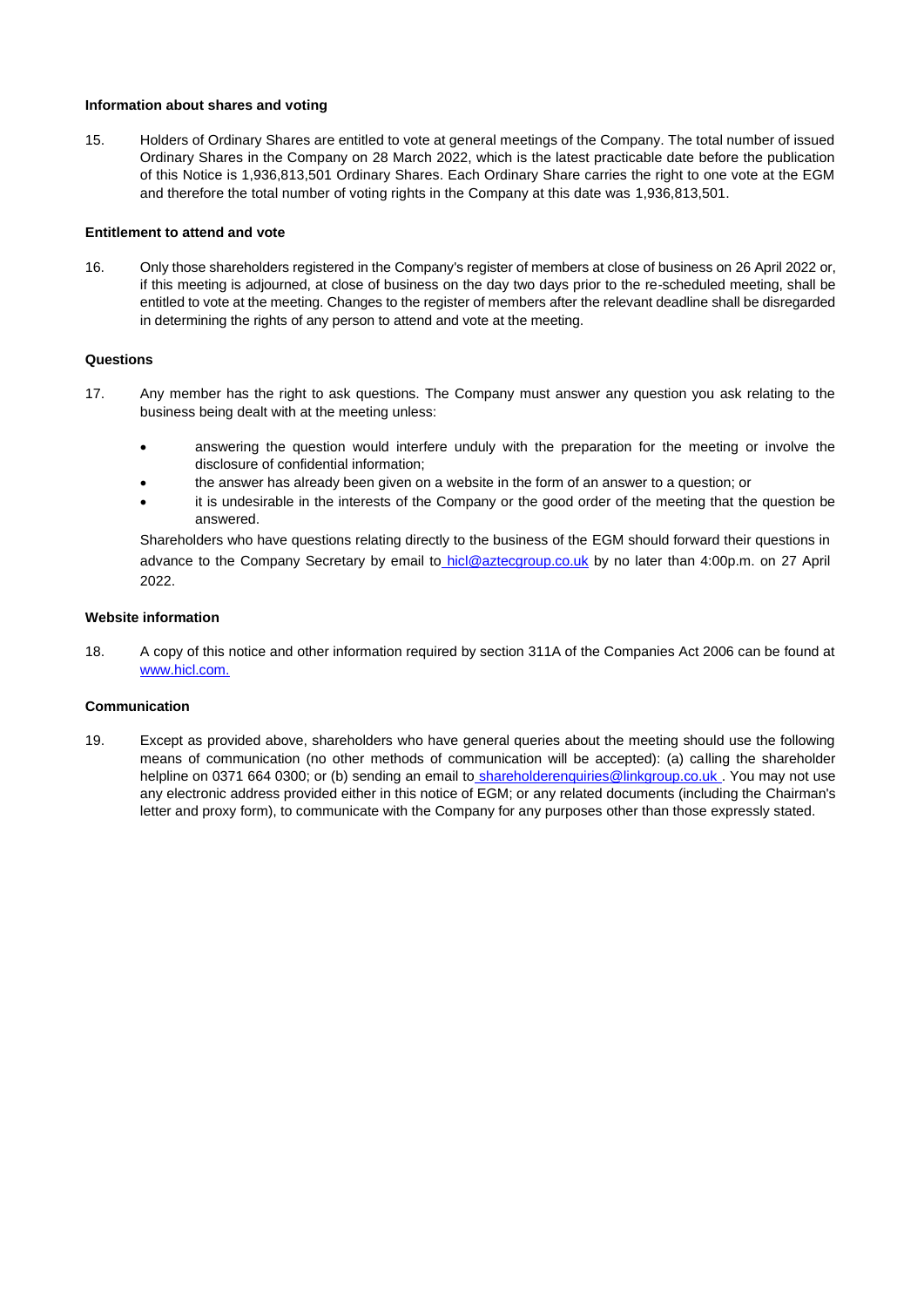# **FORM OF PROXY HICL INFRASTRUCTURE PLC**

*incorporated in England and Wales under the Companies Act 2006 with registered no. 11738373 and registered as an investment company under section 833 of the Companies Act 2006*

**FORM OF PROXY** for use by shareholders at the Extraordinary General meeting ("**EGM**") of HICL Infrastructure PLC (the "**Company**") to be held at Atlantic House, Holborn Viaduct, London EC1A 2FG at 09:30 AM on Thursday, 28 April 2022 to consider and, if thought fit, pass the following resolution.

### *Before completing this form, please read the explanatory notes below.*

I/We,

## **NAME OF SHAREHOLDER(S)**

................................................................................................ *(complete in block capitals)*

*In the case of joint shareholders, the names of all joint holders should be shown*

of,

## **ADDRESS OF SHAREHOLDER(S)**

................................................................................................

................................................................................................

## ................................................................................................

*(complete in block capitals)*

member/members of the Company, hereby appoint the Chairman of the meeting *(refer to Note 2)* 

or, failing him,

## **NAME OF PROXY**

| <b>ADDRESS OF PROXY</b>                                                                            | (complete in block capitals)                                                                        |  |
|----------------------------------------------------------------------------------------------------|-----------------------------------------------------------------------------------------------------|--|
|                                                                                                    |                                                                                                     |  |
|                                                                                                    |                                                                                                     |  |
| <b>TICK THIS BOX IF THIS PROXY</b><br><b>APPOINTMENT IS ONE OF MULTIPLE</b><br><b>APPOINTMENTS</b> | (complete in block capitals)<br>For the appointment of more than one proxy, please refer to note 3. |  |
| <b>NUMBER OF SHARES TO WHICH THIS</b><br><b>PROXY RELATES</b>                                      |                                                                                                     |  |
|                                                                                                    | Note: Leave blank if you are only appointing one proxy in respect of<br>all your shares.            |  |

as my/our proxy to attend, speak, and vote in my/our names(s) and on my/our behalf at the 2022 EGM and at any adjournment thereof.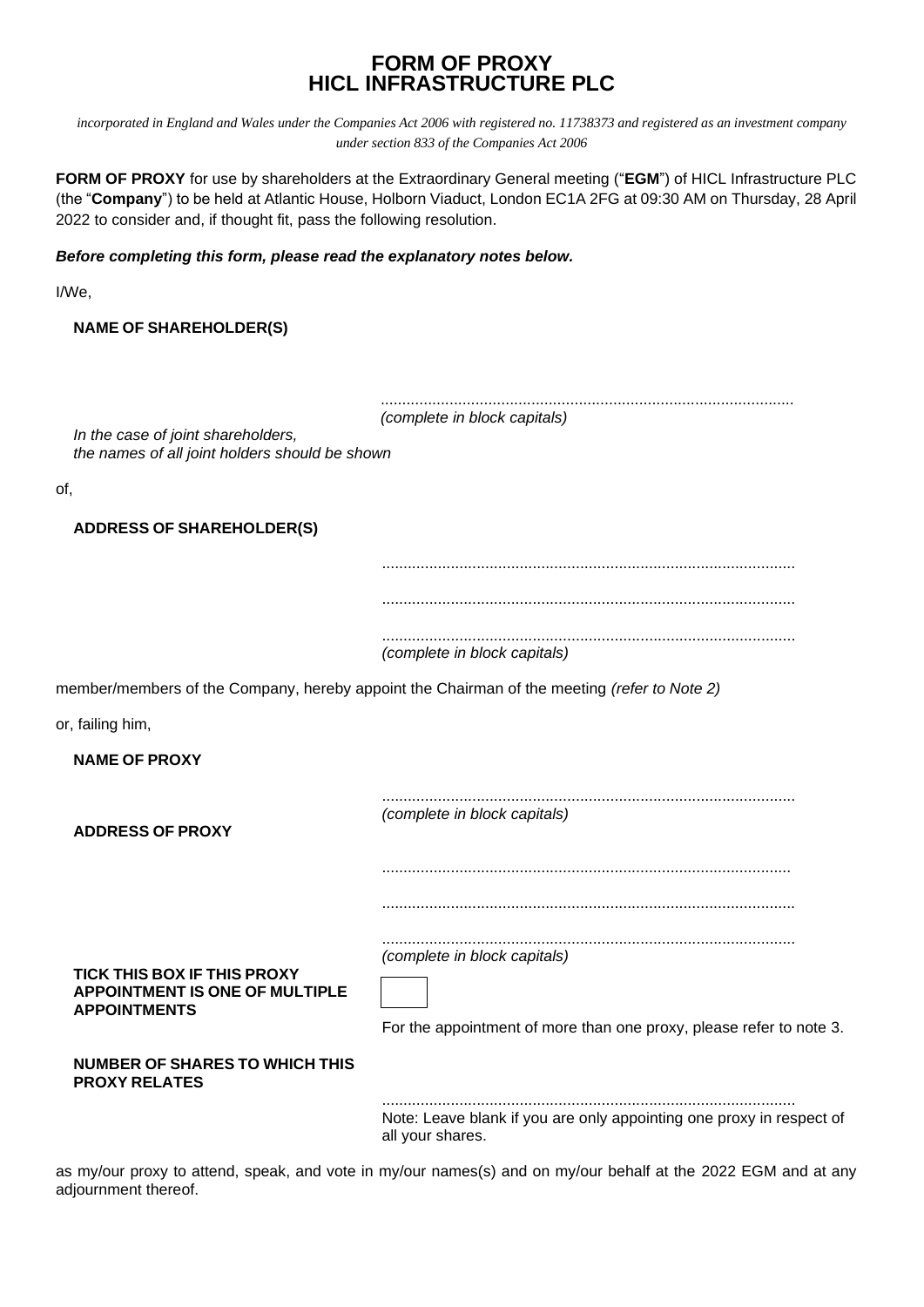## **Voting**

I/We wish my/our proxy to vote as indicated below in respect of the ordinary resolution to be proposed at the meeting. *Please indicate which way you wish your proxy to vote by ticking the appropriate box alongside the resolution and then proceed to Step 2 to sign and date the declaration. (Refer to Note 4)*

The 'vote withheld' option is provided to enable you to direct your proxy to abstain on any resolution. If a vote is withheld it will not be counted in the calculation of the proportion of votes for or against the relevant resolution.

|                                                                                                                                                                                                                                                                                                   | <b>FOR</b> | <b>AGAINST</b> | <b>VOTE</b><br><b>WITHELD</b> |
|---------------------------------------------------------------------------------------------------------------------------------------------------------------------------------------------------------------------------------------------------------------------------------------------------|------------|----------------|-------------------------------|
| <b>ORDINARY BUSINESS</b>                                                                                                                                                                                                                                                                          |            |                |                               |
| <b>Ordinary Resolution</b>                                                                                                                                                                                                                                                                        |            |                |                               |
| THAT, the proposed Disposal by the Company of the<br>Queen Alexandra Hospital PFI Project on such terms as<br>may be agreed by the Company and InfraRed European<br>Infrastructure Income Fund 4, subject to all other actions<br>necessary to effect the Disposal, be and is hereby<br>approved. |            |                |                               |

## *STEP 2 (Refer to Note 5)*

Signature: \_\_\_\_\_\_\_\_\_\_\_\_\_\_\_\_\_\_\_\_\_\_\_\_\_\_\_\_\_\_\_\_\_\_\_\_\_\_\_\_\_\_\_\_

Date: \_\_\_\_\_\_\_\_\_\_\_\_\_\_\_\_\_\_\_\_

Print Name: \_\_\_\_\_\_\_\_\_\_\_\_\_\_\_\_\_\_\_\_\_\_\_\_\_\_\_\_\_\_\_\_\_\_\_\_\_\_\_\_\_\_\_\_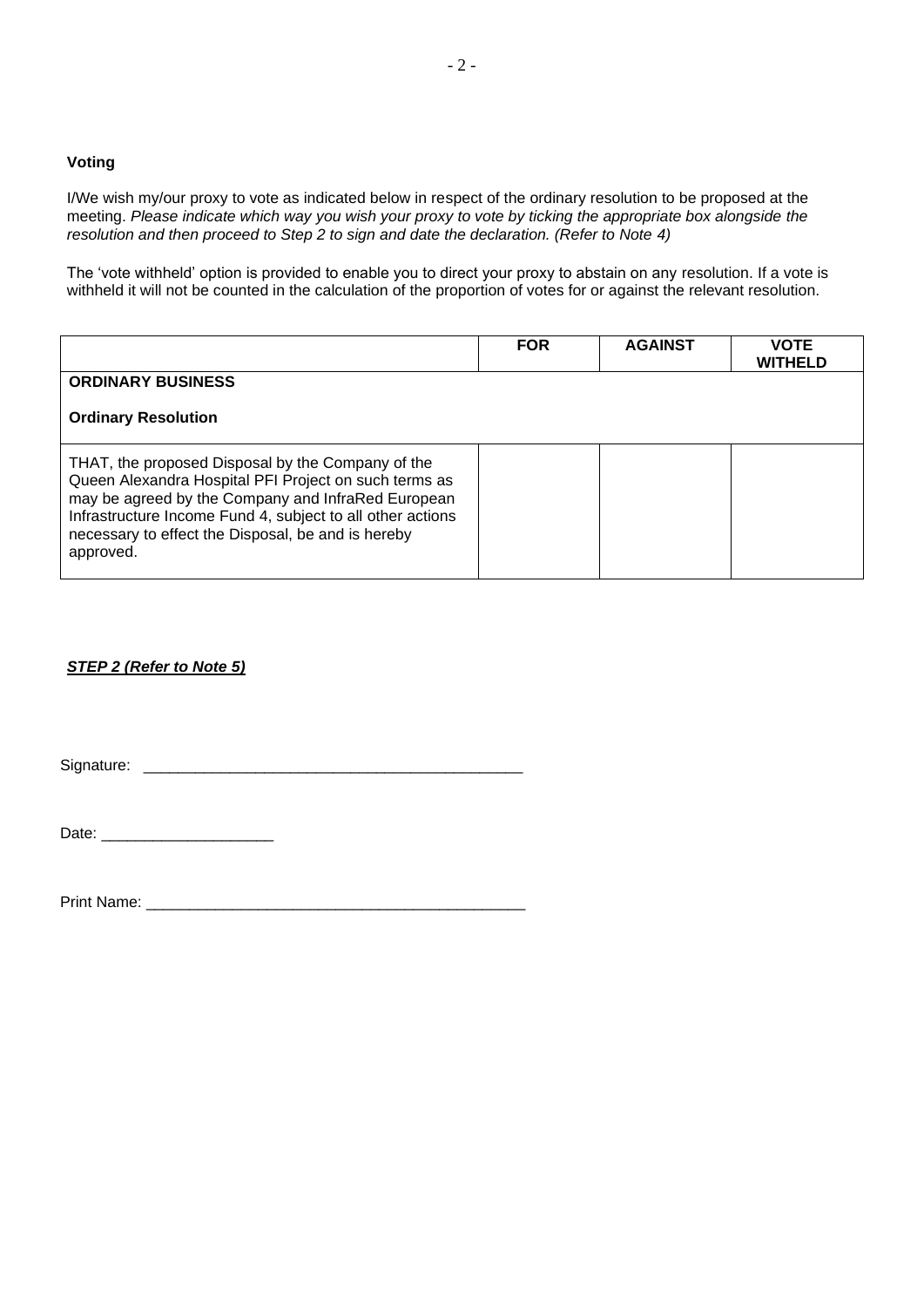#### **EXPLANATORY NOTES**

- 1. Shareholders entitled to vote at the meeting may appoint one or more proxies (who need not be a shareholder) to vote on their behalf, provided that if two or more proxies are to be appointed, each proxy must be appointed to exercise the rights attaching to different Ordinary Shares. Where multiple proxies have been appointed to exercise rights attached to different Ordinary Shares, on a show of hands those proxy holders taken together will collectively have the same number of votes as the shareholder who appointed them would have on a show of hands if he, she or it were present at the meeting. On a poll, all or any of the rights of the shareholder may be exercised by one or more duly appointed proxies.
- 2. If you wish to appoint as your proxy someone other than the Chairman of the meeting, cross out the words "*the Chairman of the meeting*" and write on the dotted line the full name and address of your proxy. The change should be initialled. Where you appoint as your proxy someone other than the Chairman, you are responsible for ensuring that they attend the meeting and are aware of your voting intentions.
- 3. To appoint more than one proxy, additional proxy forms may be obtained by contacting the Company Secretary, Aztec Financial Services (UK) Limited using the details provided in Note 12, or you may copy this form. If you are appointing more than one proxy, please indicate in the box next to "*Number of shares to which this proxy relates*" on page 1 the number of shares in relation to which they are authorised to act as your proxy and indicate by ticking the relevant box that the proxy appointment is one of multiple appointments being made. Failure to indicate the number of shares to which each proxy appointment relates will result in the proxy appointment being invalid. A maximum of one proxy can be appointed in relation to any share. If two or more appointments of a proxy are received in respect of the same share, the one which is last received shall be treated as replacing and revoking the others as regards that share; if the Company is unable to determine which was last received, none of them shall be treated as valid in respect of that share. Multiple proxy appointments should be returned together in the same envelope.
- 4. In the absence of instructions, the person appointed proxy may vote or abstain from voting as he or she thinks fit on the resolution and, unless instructed otherwise, the person appointed proxy may also vote or abstain from voting as he or she thinks fit on any other business (including amendments to any resolution) which may properly come before the meeting.
- 5. This form must be signed and dated by the shareholder or his/her attorney duly authorised in writing. If the shareholder is a company, it may execute under its common seal or by the signature of a duly authorised officer or attorney. In the case of joint holdings, any one holder may sign this form. The vote of the senior joint holder who tenders a vote, whether in person or by proxy, will be accepted to the exclusion of the votes of the other joint holders and for this purpose seniority will be determined by the order in which the names stand in the register of members in respect of the joint holding.
- 6. To be valid, this form must be completed and lodged with the Company's Receiving Agent and UK Transfer Agent, Link Group, PXS 1, Central Square, 29 Wellington Street, Leeds, LS1 4DL together with the power of attorney or other authority (if any) under which it is signed or a copy of such authority certified notarially, not later than 09:30 a.m. on Tuesday 26 April 2022.
- 7. If you submit more than one valid proxy appointment, the appointment received last before the latest time for the receipt of proxies will take precedence.
- 8. In order to revoke a proxy appointment, you will need to send a signed hard copy notice clearly stating your intention to revoke your proxy appointment to Group at the address specified in Note 6. In the case of a member who is an individual the revocation notice must be executed by the appointer or his/her attorney duly authorised in writing, or in the case of a member which is a company, the revocation notice must be executed under its common seal or by the signature of a duly authorised officer or attorney. Any power of attorney or any other authority under which the revocation notice is signed (or a notarially certified copy of such power or authority) must be included with the revocation notice. The revocation notice must be received by 09:30 a.m. on Tuesday 26 April 2022.